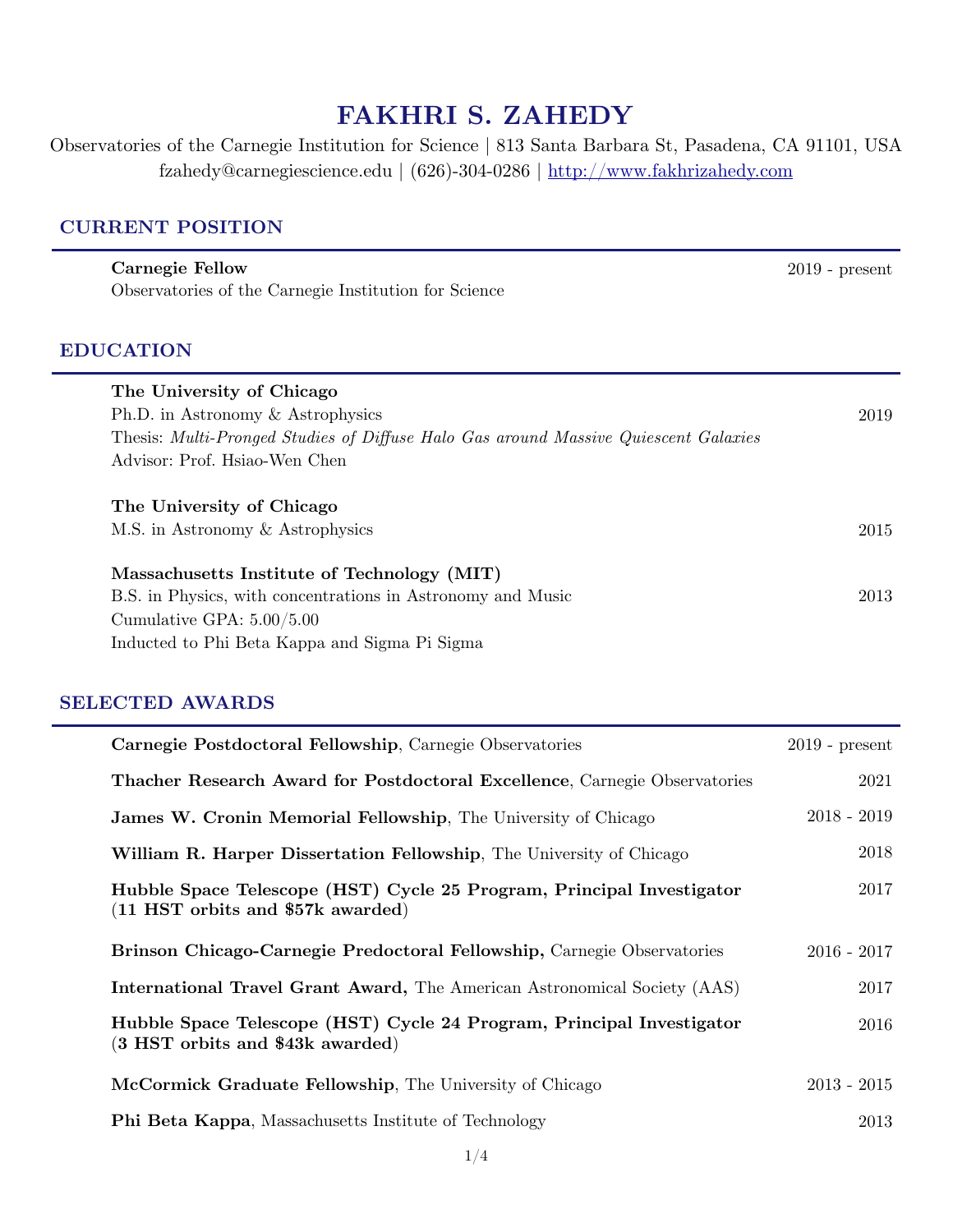### **PREVIOUS RESEARCH EXPERIENCE**

| <b>Research Assistant</b> at The University of Chicago, with Prof. Hsiao-Wen Chen | $2013 - 2019$ |
|-----------------------------------------------------------------------------------|---------------|
| Brinson Predoctoral Fellow at Carnegie Observatories, with Dr. Michael Rauch      | $2016 - 2017$ |
| Undergraduate Researcher at MIT, with Prof. Jacqueline Hewitt                     | 2011          |
| <b>Undergraduate Researcher</b> at Lowell Observatory, with Dr. Deidre Hunter     | 2010          |
| Undergraduate Researcher at MIT, with Prof. James L. Elliot                       | 2010          |

# **SUCCESSFUL OBSERVING PROPOSALS (AS PRINCIPAL INVESTIGATOR)**

| The 6.5m Magellan Telescopes: 26 nights                                                                                              | $2019$ - present |
|--------------------------------------------------------------------------------------------------------------------------------------|------------------|
| <b>HST COS Cycle 25</b> , Resolving the Multiphase ISM of an Elliptical Galaxy at $z\text{-}0.4$<br>$(GO-15250)$ : 11 orbits         | 2017             |
| <b>HST STIS Cycle 24, Resolving Fe-rich Neutral ISM in a Massive Quiescent Galaxy</b><br><i>at</i> $z \sim 0.4$ (GO-14751): 3 orbits | 2016             |

# **SUCCESSFUL OBSERVING PROPOSALS (AS CO-INVESTIGATOR)**

| The Magellan Telescopes: $60+$ nights                                                                                                                  | $2014$ - present |
|--------------------------------------------------------------------------------------------------------------------------------------------------------|------------------|
| <b>ESO/VLT MUSE:</b> 49.5 hours                                                                                                                        | $2016 - 2019$    |
| <b>HST COS Cycle 25, COS Ultraviolet Baryon Survey (GO-15163): 169 orbits</b>                                                                          | 2017             |
| <b>HST COS Cycle 25,</b> UV Observation of a QSO Sightline Intersecting an X-ray<br><i>Identified Filament of the Cosmic Web</i> (GO-15198): 11 orbits | 2017             |
| <b>HST ACS Cycle 25, Unveiling Quasar Fueling through a Public Snapshot Survey of</b><br>Quasar Host Environments (SNAP-15279): 124 targets            | 2017             |
| <b>HST ACS Cycle 24</b> , Differentiating Gas Infall and Outflows with Resolved Star<br><i>Formation Morphology</i> (GO-14667): 5 orbits               | 2017             |
| <b>NOAO Gemini GMOS-N:</b> 2 nights                                                                                                                    | 2015             |
| <b>MMT Hectospec &amp; MAESTRO:</b> 2 nights                                                                                                           | 2015             |

## **SCIENTIFIC TALKS**

| Cosmology, Galaxies, Intergalactic Medium (CGI) seminar, UC Santa Cruz (virtual)                                                | 2021 |
|---------------------------------------------------------------------------------------------------------------------------------|------|
| Radio Lunch Talk, California Institute of Technology, Pasadena, CA (virtual)                                                    | 2021 |
| Fundamental of Gaseous Halos Workshop, Kavli Institute of Theoretical Physics, UC<br>Santa Barbara, Santa Barbara, CA (virtual) | 2021 |
| Galaxies and Clusters Seminar Series, University of Michigan Astronomy Department<br>(virtual)                                  | 2020 |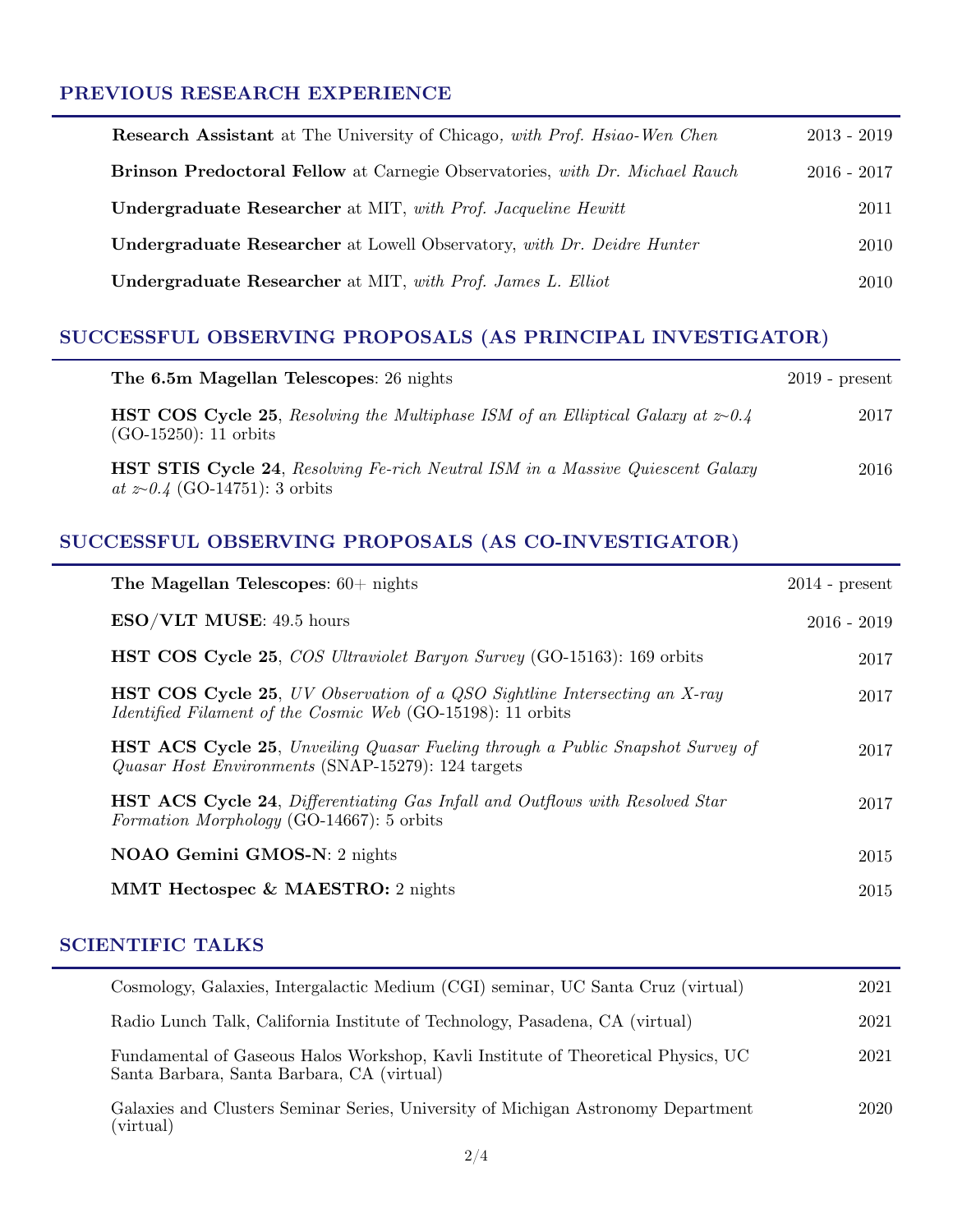| Epoch of Galaxy Quenching, Kavli Institute for Cosmology, Cambridge, UK (virtual)                                       | 2020 |
|-------------------------------------------------------------------------------------------------------------------------|------|
| Center for Computational Astrophysics Lunch Talk, Flatiron Institute, NY (virtual)                                      | 2020 |
| The Circumgalactic Medium around Galaxies: When Baryons Invest Halos, Annual IAP<br>Colloquium, Paris, France (virtual) | 2020 |
| Quenching and Transformation Through Cosmic Time, Aspen Center for Physics, CO                                          | 2020 |
| UCSB Astro Lunch, UC Santa Barbara, Santa Barbara, CA                                                                   | 2019 |
| The Cosmic Baryon Cycle: 7th GMT Community Science Meeting, Carlsbad, CA                                                | 2019 |
| Dissertation Talk, the 233rd American Astronomical Society Meeting, Seattle, WA                                         | 2019 |
| Princeton University Astrophysics Galread Seminar, Princeton, NJ                                                        | 2018 |
| MIT Astrophysics Brown Bag Lunch Talk, Cambridge, MA                                                                    | 2018 |
| Steward Observatory Galaxy Group Talk, Tucson, AZ                                                                       | 2018 |
| Carnegie Observatories Lunch Talk, Pasadena, CA                                                                         | 2018 |
| Northwestern University Circumgalactic Medium Workshop, Evanston, IL                                                    | 2018 |
| Intergalactic Interconnections Conference, Marseille, France                                                            | 2018 |
| The Circle of Life: Connecting the Intergalactic, Circumgalactic, and Interstellar Media,<br>Kruger Park, South Africa  | 2017 |
| STScI Spring Symposium: Lifecycle of Metals Throughout the Universe, Baltimore, MD                                      | 2017 |
| Magellan Science Meeting, Washington, D.C.                                                                              | 2016 |
| From Wall to Web Conference, Berlin, Germany                                                                            | 2016 |
| Gas/Galaxies on Top of Quasars (GOTOQ) Workshop, Pittsburgh, PA                                                         | 2016 |
| Lowell Observatory Colloquia - MIT Field Camp Talks, Flagstaff, AZ                                                      | 2011 |

# **MENTORING, TEACHING, SERVICE, AND OUTREACH**

| Undergraduate Research Mentor, Carnegie Observatories<br>Primary science mentor for Mr. Benjamin Snyder (Cal Poly Pomona)                                              | $2021$ - present |
|------------------------------------------------------------------------------------------------------------------------------------------------------------------------|------------------|
| <b>Science Referee</b> for Nature Astronomy, The Astrophysical Journal (ApJ), ApJ<br>Letters, and the Monthly Notices for the Royal Astronomical Society (MNRAS)       | $2018$ - present |
| <b>External Panelist</b> for the <i>HST</i> Time Allocation Committee (Cycles 28 $\&$ 29) and the<br>NASA Earth and Space Science Graduate Research Fellowship Program | $2020$ - present |
| Organizer for Summer Tea Talk, Carnegie Observatories                                                                                                                  | 2021             |
| Postdoctoral Representative, Carnegie Observatories                                                                                                                    | $2020 - 2021$    |
| Mentor and Instructor, Carnegie Astrophysics Summer Student Internship (CASSI)                                                                                         | $2020 - 2021$    |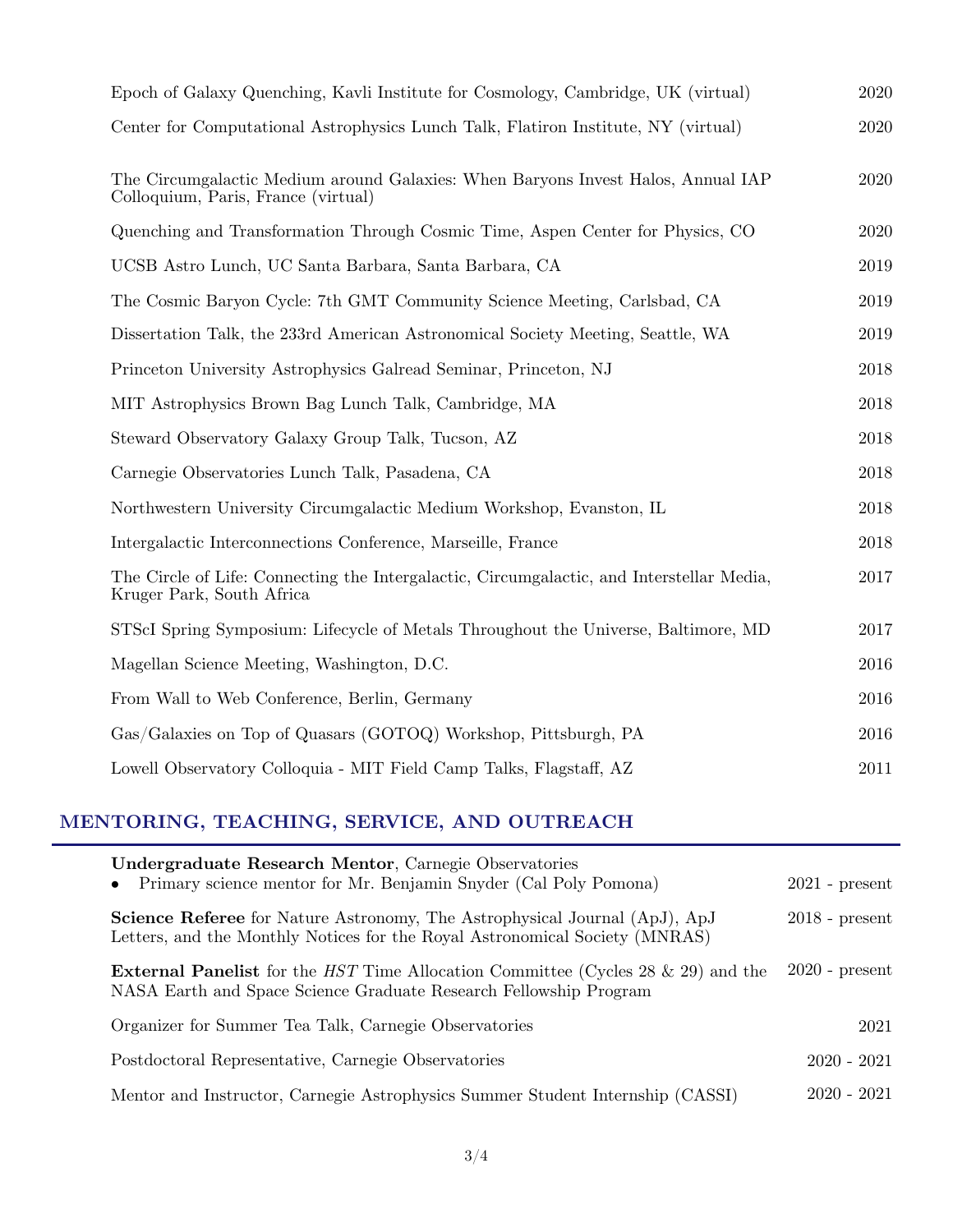| Volunteer, Carnegie Observatories Annual Open House                                                                  | 2019          |
|----------------------------------------------------------------------------------------------------------------------|---------------|
| Graduate Admissions Committee, The University of Chicago                                                             | $2018 - 2019$ |
| Astronomy Conversations Presenter, Adler Planetarium                                                                 | $2015 - 2016$ |
| Graduate Student Representative to the Faculty, Department of Astronomy &<br>Astrophysics, The University of Chicago | $2014 - 2016$ |
| Teaching Assistant, Department of Astronomy & Astrophysics, The University of<br>Chicago (five academic quarters)    | $2013 - 2015$ |
| Teaching Assistant and Peer Advisor, the Experimental Study Group (ESG), MIT                                         | $2010 - 2011$ |

## **ACADEMIC REFERENCES**

#### **Dr. Hsiao-Wen Chen (Ph.D Advisor)**

 Professor, The University of Chicago phone: (773) 702-8747 | email: [hchen@oddjob.uchicago.edu](mailto:hchen@oddjob.uchicago.edu)

#### **Dr. John S. Mulchaey**

 Director, Carnegie Observatories and Science Deputy, Carnegie Institution for Science phone: (626) 304-0257 | email: [mulchaey@carnegiescience.edu](mailto:mulchaey@carnegiescience.edu)

# **Dr. Michael Rauch (Carnegie Fellowship Advisor)** Staff Scientist, Carnegie Observatories

phone:  $(626)$  304-0262 | email:  $\text{mr@obs.carnegiescience.edu}$ 

#### **Dr. Gwen Rudie**

 Staff Scientist, Carnegie Observatories phone: (626) 304-0232 | email: [mr@obs.carnegiescience.edu](mailto:mr@obs.carnegiescience.edu)

#### **Dr. Ann Zabludoff**

 Professor, The University of Arizona and Steward Observatory phone: (520) 626-2509 | email: azabludoff[@as.arizona.edu](mailto:azabludoff@as.arizona.edu)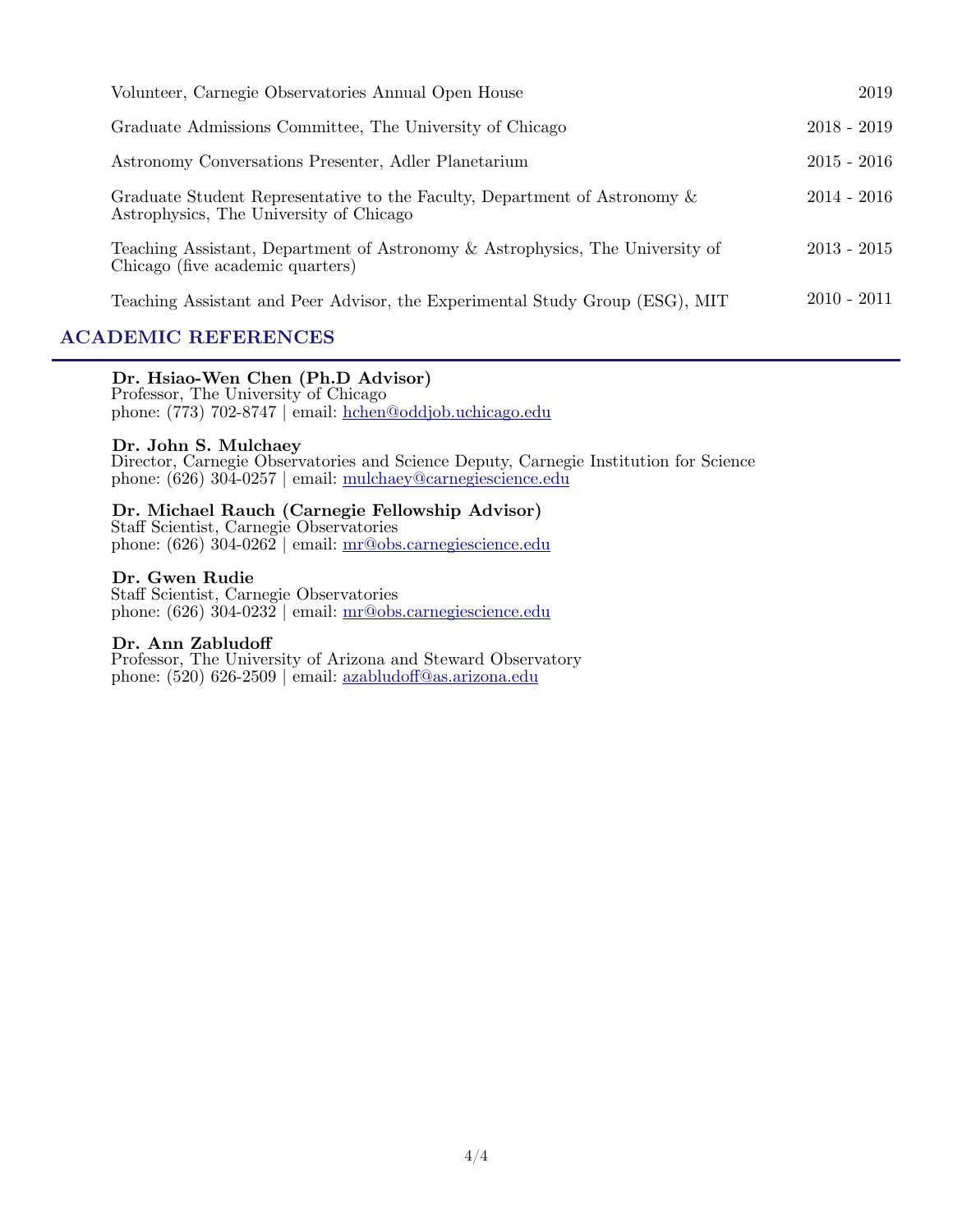Publication Summary: 19 refereed papers (7 First Author, 4 Second Author, 8 Co-Author); 336 total citations (Google Scholar, October 2021); h-index: 11

## First-Author and Second-Author Scientific Publications

- 11. Zahedy, F. S., Chen, H.-W., Cooper, T. M., Boettcher, E., Johnson, S. D., Rudie, G. C., Chen, M. C., et al., *The Cosmic Ultraviolet Baryon Survey (CUBS) - III. Physical Properties and Elemental Abundances of Lyman Limit Systems at z <* 1, Monthly Notices of the Royal Astronomical Society, Volume 506, Issue 1, p.877-902 (2021; [link,](https://ui.adsabs.harvard.edu/abs/2021MNRAS.tmp.1525Z/abstract) 2 citations)
- 10. Zahedy, F. S., Chen, H.-W., Boettcher, E., Rauch, M., French, K. D., Zabludoff, A. I., *Evidence for Late-Time Feedback from the Discovery of Multiphase Gas in a Massive Elliptical at*  $z = 0.4$ , The Astrophysical Journal Letters, Volume 904, Issue 1, L10 (2020; [link,](https://ui.adsabs.harvard.edu/abs/2020ApJ...904L..10Z/abstract) 4 citations)
- 9. Chen, H.-W., Zahedy, F. S., Boettcher E., Cooper T. M., Johnson S. D., Rudie G. C., Chen M. C., et al.,*The Cosmic Ultraviolet Baryon Survey (CUBS) - I. Overview and the Diverse Environments of Lyman Limit Systems at z <* 1, Monthly Notices of the Royal Astronomical Society, Volume 497, Issue 1, pp. 498-520 (2020; [link,](https://academic.oup.com/mnras/article/497/1/498/5859973) 13 citations)
- 8. Connor, T., Zahedy, F. S., Chen, H.-W., Cooper, T. J., Mulchaey, J. S., Vikhlinin, A., *COS Observations of the Cosmic Web: A Search for the Cooler Components of a Hot, X-ray Identified Filament*, The Astrophysical Journal Letters, Volume 884, Issue 1, article id. L20 (2019; [link,](https://iopscience.iop.org/article/10.3847/2041-8213/ab45f5) 12 citations)
- 7. Zahedy, F. S., Rauch, M., Chen, H.-W., Carswell, R. F., Stark, A. A., & Stalder, B., *Probing IGM Accretion onto*  $z \sim 2.8$  *Ly* $\alpha$  *Emitters, Monthly Notices of the Royal Astronomical Society, Volume 486,* Issue 1, p.1392-1403 (2019; [link,](https://academic.oup.com/mnras/article/486/1/1392/5420448) 4 citations)
- 6. Zahedy, F. S., Chen, H.-W., Johnson, S. D., Pierce, R. M., Rauch, M., Huang, Y.-H., Weiner, B. J., Gauthier, J.-R., *Characterizing Circumgalactic Gas around Massive Ellipticals at z 0.4: II. Physical Properties and Elemental Abundances*, Monthly Notices of the Royal Astronomical Society, Volume 484, Issue 2, p.2257-2280 (2019; [link,](https://academic.oup.com/mnras/article/484/2/2257/5256659) 81 citations)
- 5. Chen, H.-W., Zahedy, F. S., Johnson, S. D., Pierce, R. M., Huang, Y.-H., Weiner, B. J., & Gauthier, J.-R., *Characterizing Circumgalactic Gas around Massive Ellipticals at z 0.4: I. Initial Results*, Monthly Notices of the Royal Astronomical Society, Volume 479, Issue 2, p. 2547-2563 (2018; [link,](http://academic.oup.com/mnras/article/479/2/2547/5035848) 40 citations)
- 4. Zahedy, F. S., Chen, H.-W., Rauch, M., & Zabludoff, A. I., *HST Detection of Extended Neutral Hydrogen in a Massive Elliptical at z = 0.4*, The Astrophysical Journal Letters, Volume 846, Issue 2, article id. L29 (2017; [link,](http://iopscience.iop.org/article/10.3847/2041-8213/aa88a2/meta) 10 citations)
- 3. **Zahedy, F. S.**, Chen, H.-W., Gauthier, J.-R., & Rauch, M., *On the Radial Profile of Gas-phase Fe/* $\alpha$ *Ratio Around Distant Galaxies*, Monthly Notices of the Royal Astronomical Society, Volume 466, Issue 1, p. 1071-1081 (2017; [link,](http://academic.oup.com/mnras/article/466/1/1071/2627208) 17 citations)
- 2. Zahedy, F. S., Chen, H.-W., Rauch, M., Wilson, M. L., & Zabludoff, A. I., *Probing the Cool Interstellar and Circumgalactic Gas of Three Massive Lensing Galaxies at z = 0.4-0.7*, Monthly Notices of the Royal Astronomical Society, Volume 458, Issue 3, p. 2423-2442 (2016; [link,](http://academic.oup.com/mnras/article/458/3/2423/2589311) 45 citations)
- 1. Hunter, D. A., Zahedy, F. S., Bowsher, E. C., Wilcots, E. M., Kepley, A. A., & Goad, V., *Mapping the Extended HI Distribution of Three Dwarf Galaxies*, The Astronomical Journal, Volume 142, Issue 5, article id. 173 (2011; [link,](http://iopscience.iop.org/article/10.1088/0004-6256/142/5/173/meta) 11 citations)